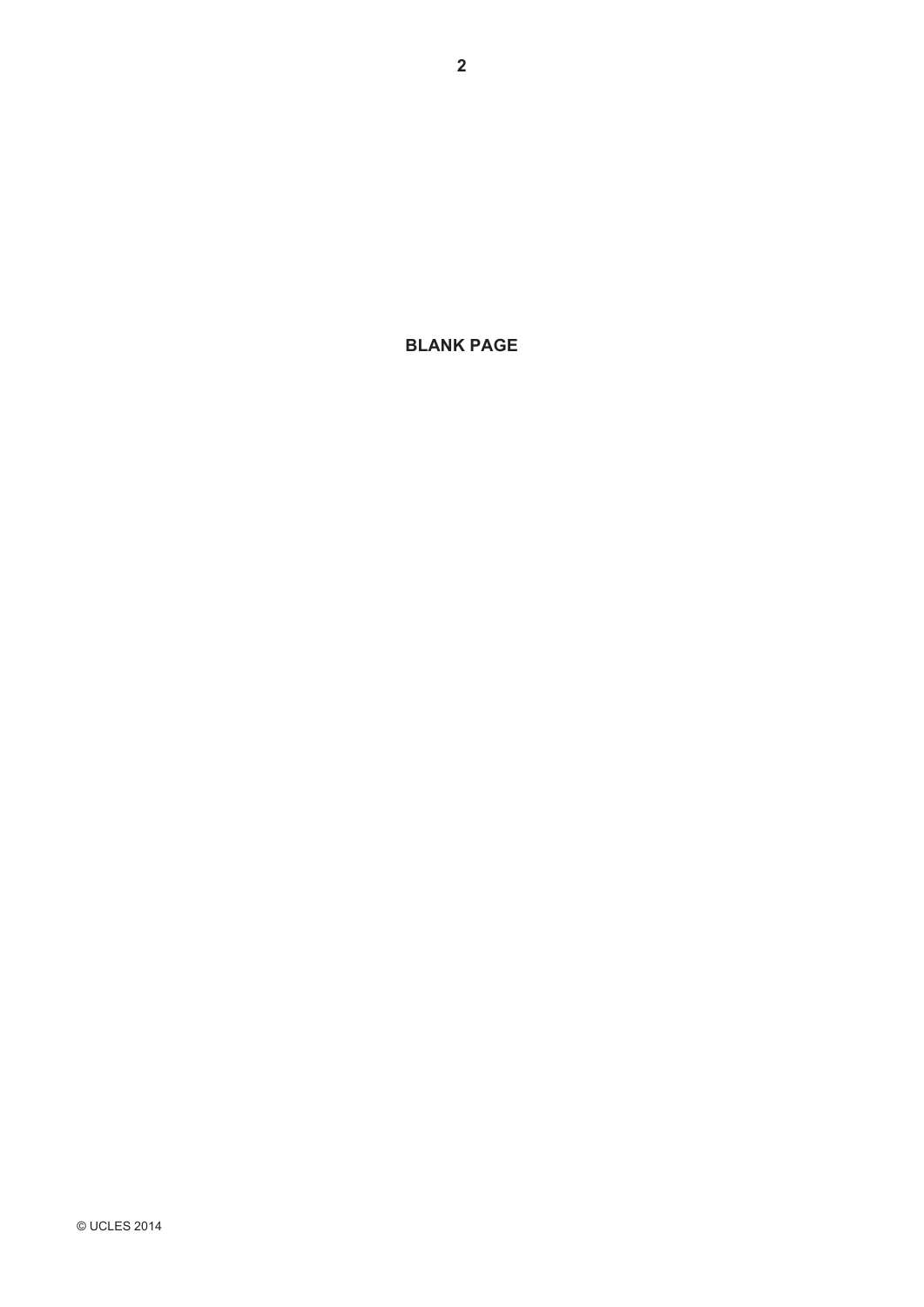- **1** The following statements relate to the flow of blood through the heart.
	- **1** Oxygenated blood flows through the right side of the heart.
	- **2** The vena cava empties deoxygenated blood into the ventricle.
	- **3** The heart pumps oxygenated blood through the pulmonary artery.
	- **4** There is a valve that prevents backflow of blood from the aorta into the left ventricle.

Which of these statements is/ are correct?

**A** 1 only **B** 2 only **C** 4 only **D** 1 and 3 only **E** 1 and 4 only **F** 1, 2 and 3 only **G** 2, 3 and 4 only

- **2** Which of the following reactions are redox reactions?
	- **1**  $\text{CuSO}_4 + \text{Zn} \rightarrow \text{Cu} + \text{ZnSO}_4$
	- **2**  $HCl + NaOH \rightarrow NaCl + H<sub>2</sub>O$
	- **3**  $Mg + H_2SO_4 \rightarrow MgSO_4 + H_2$
	- 4 Pb( $NO_3$ )<sub>2</sub> + 2KI  $\rightarrow$  PbI<sub>2</sub> + 2KNO<sub>3</sub>
	- **A** 1 and 2 only
	- **B** 1 and 3 only
	- **C** 1 and 4 only
	- **D** 2 and 3 only
	- **E** 2 and 4 only
	- **F** 3 and 4 only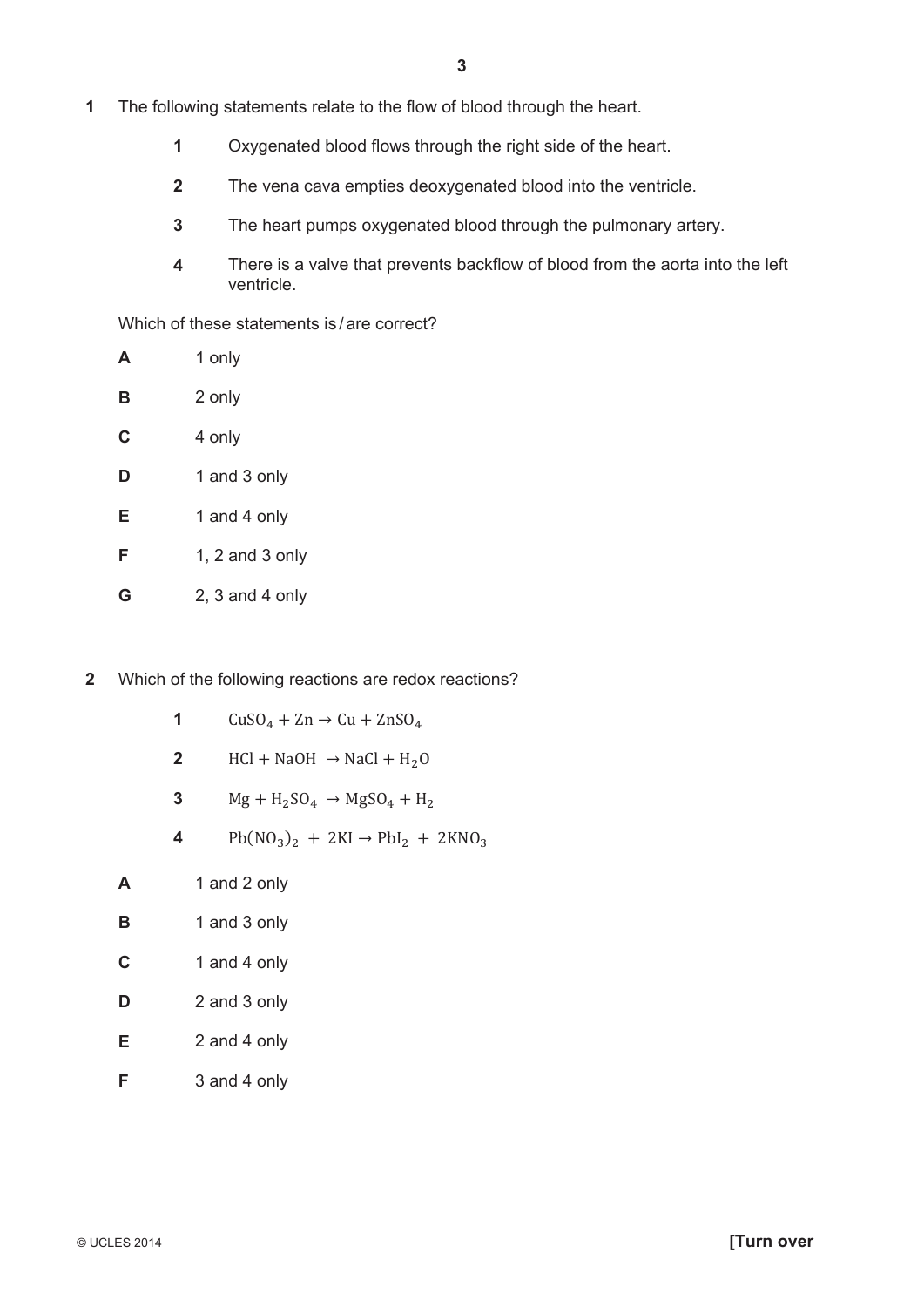- **3** Below are four statements about electromagnetic radiation.
	- **1** Microwaves have a shorter wavelength than all other electromagnetic waves.
	- **2** For identical amplitudes, waves with the largest wavelength transfer the most energy.
	- **3** The speed of electromagnetic waves is inversely proportional to their frequency.
	- **4** Ultraviolet radiation can cause cataracts.

Which of these statements is/ are correct?

| A | 1 only       |
|---|--------------|
| в | 2 only       |
| C | 3 only       |
| D | 4 only       |
| Е | 1 and 3 only |
| F | 1 and 4 only |
| G | 2 and 3 only |
| н | 2 and 4 only |

#### **4** Simplify:

|   | $x^2-4x$<br>$\overline{x^2-16}$ |
|---|---------------------------------|
| A | $\chi$<br>$\overline{4}$        |
| В | $\chi$<br>$x + 4$               |
| C | $\mathcal{X}$<br>$x-4$          |
| D | 1<br>$\frac{1}{4}$              |
| Е | $x-4$<br>$x - 16$               |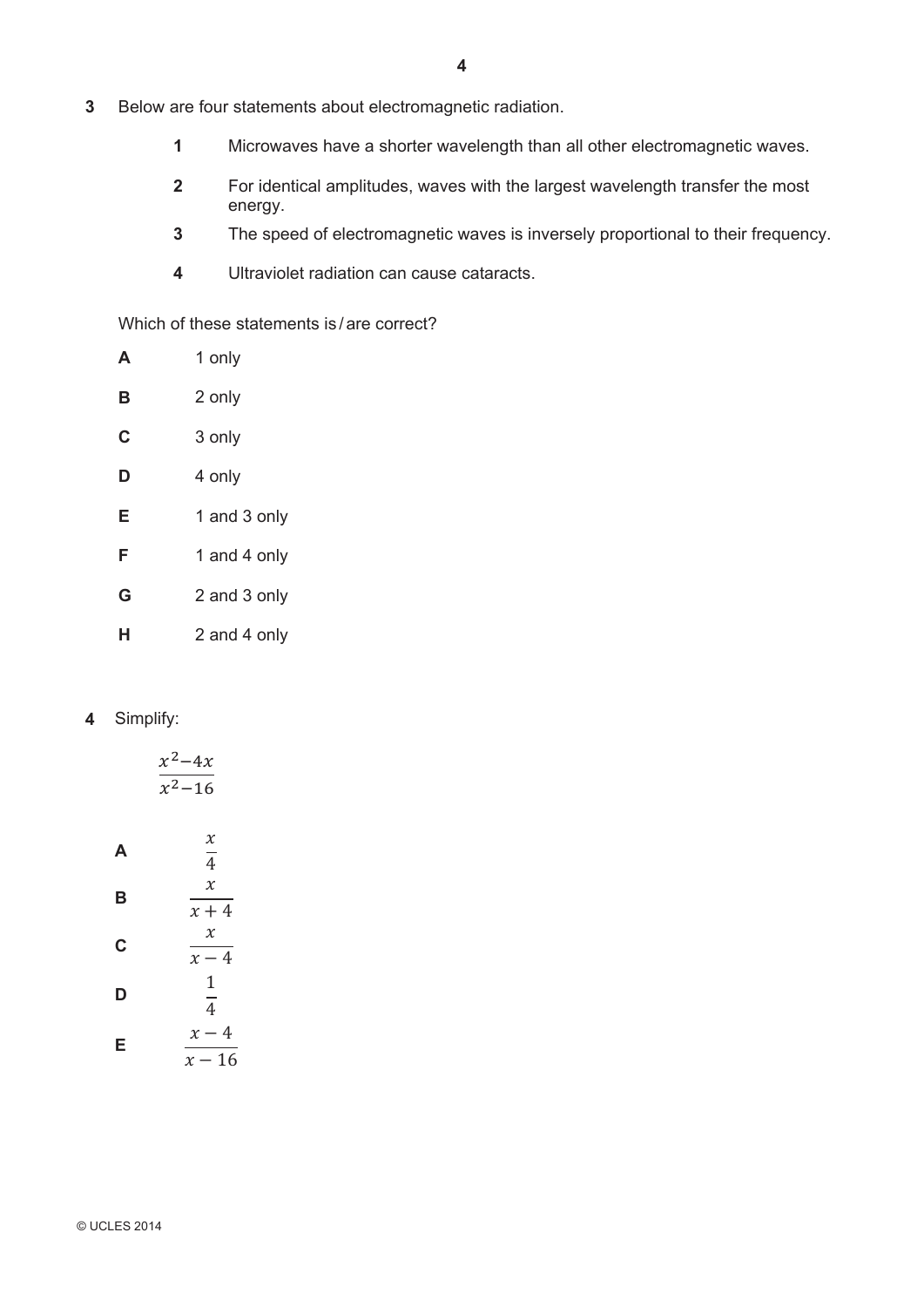**5** Before a cell can divide by mitosis, DNA synthesis has to take place. Following DNA synthesis, the DNA is separated into each half of the cell and then the cell divides.

The graph below shows the DNA content per cell over a period of time.



Which of the letters on the graph represent the sequence of the three events described above?

|             | Cell divides | <b>DNA</b> synthesis | DNA separates |
|-------------|--------------|----------------------|---------------|
| A           | J            | K                    |               |
| B           |              |                      | M             |
| $\mathbf C$ | Κ            |                      | M             |
| D           | Κ            | M                    | N             |
| Е           |              | M                    | N             |
| F           |              | M                    | ٠J            |
| G           | M            | $\mathsf{N}$         |               |
| Н           | M            | N                    | Κ             |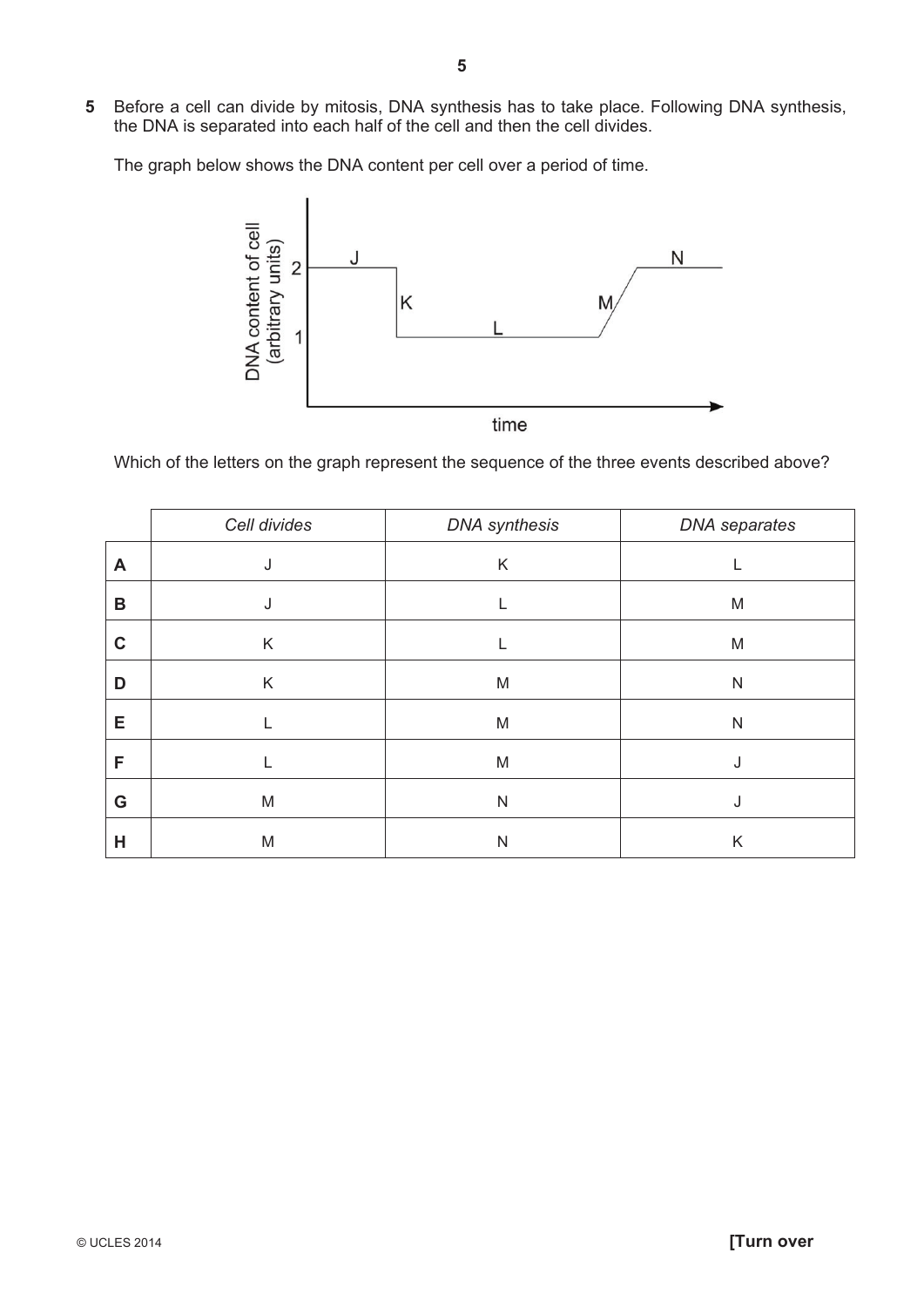**6** Which row in the table correctly explains why an increase in temperature increases the rate of a reaction?

|   | Effect on activation energy<br>of reaction | <b>Effect on collision</b><br>frequency between<br>particles | Effect on proportion of<br>collisions which are<br>successful |
|---|--------------------------------------------|--------------------------------------------------------------|---------------------------------------------------------------|
| A | decreases                                  | no effect                                                    | increases                                                     |
| в | increases                                  | no effect                                                    | no effect                                                     |
| C | no effect                                  | increases                                                    | no effect                                                     |
| D | increases                                  | increases                                                    | no effect                                                     |
| Е | decreases                                  | no effect                                                    | no effect                                                     |
| F | no effect                                  | no effect                                                    | increases                                                     |
| G | decreases                                  | increases                                                    | increases                                                     |
| н | no effect                                  | increases                                                    | increases                                                     |

- **7** Which one of the following is a unit of current?
	- **A** ampere / second
	- **B** coulomb × second
	- **C** joule /coulomb
	- **D** ohm/ volt
	- **E** volt × ohm
	- **F** watt/volt
- **8** Given that  $4^p \times 8^q = 2^n$ , express *n* in terms of *p* and *q*.

| A | $n = p + q$     |
|---|-----------------|
| в | $n = 2p + 3q$   |
| C | $n = 2p + 4q$   |
| D | $n = p + q + 5$ |
| Е | $n = 6pq$       |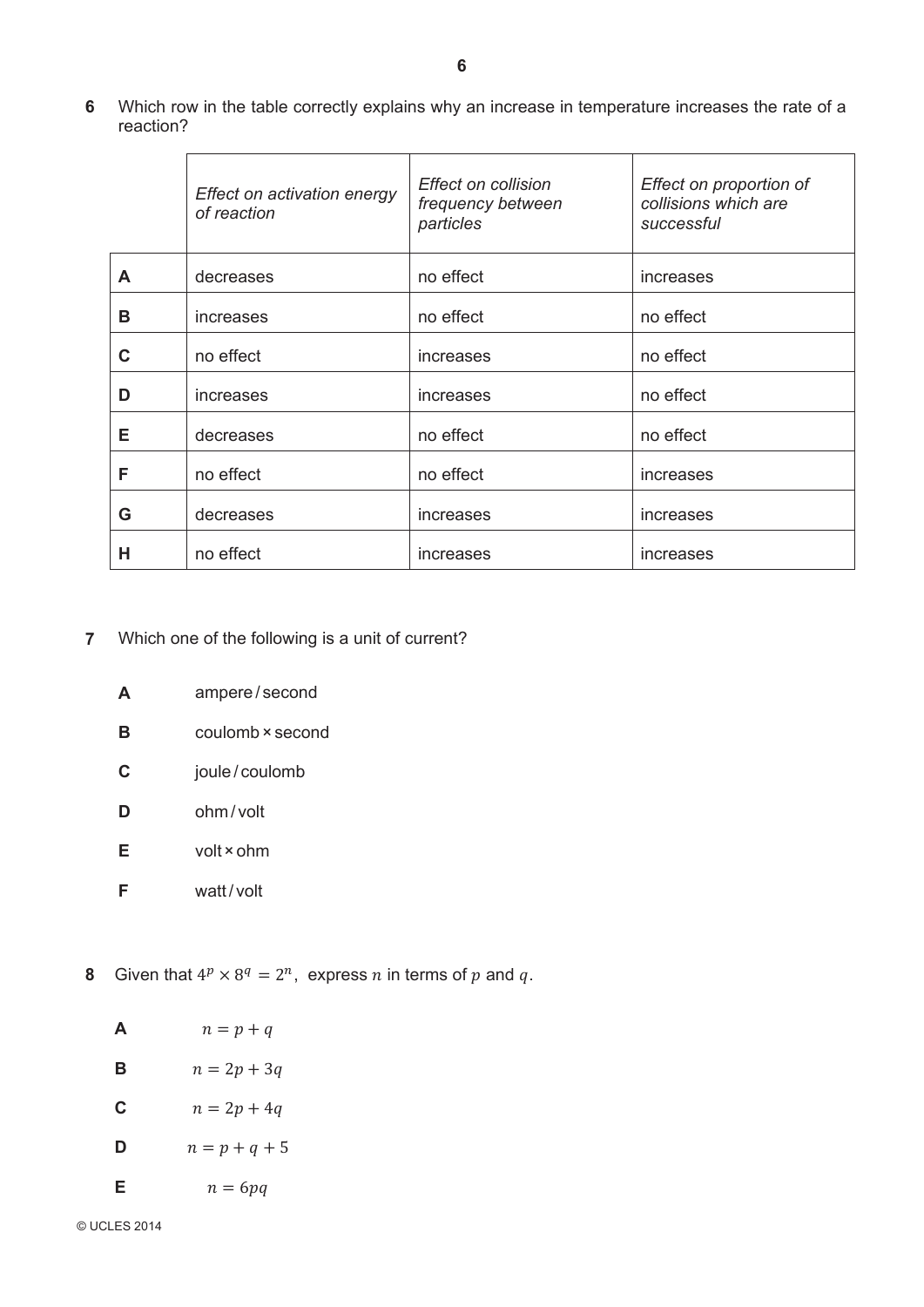**9** Insulin is a protein involved in the regulation of human blood glucose levels.

Genetic engineering can be used to allow the large-scale production of human insulin.

Which statement describes the process of genetic engineering in this case?

- **A** Taking insulin from a human and inserting it into the DNA of a bacterium. As the bacterium reproduces, it makes large quantities of insulin DNA that can be used to treat human diabetes. **B** Taking insulin from a human and inserting it into the DNA of a bacterium. As the bacterium reproduces, it makes large quantities of insulin that can be used to treat human diabetes. **C** Taking the insulin gene from a human chromosome and inserting it into the DNA of a bacterium. As the bacterium reproduces, it makes large quantities of insulin DNA that can be used to treat human diabetes. **D** Taking the insulin gene from a human chromosome and inserting it into the DNA of a bacterium. As the bacterium reproduces, it makes large quantities of insulin that can be used to treat human diabetes. **E** Taking the insulin gene from a human chromosome and replacing it in another human chromosome in the same human, so that it will work better to produce large quantities
- **10** Methanol can be oxidised by hydrogen peroxide to produce carbon dioxide and water.

 $aCH<sub>3</sub>OH + 3H<sub>2</sub>O<sub>2</sub> \rightarrow CO<sub>2</sub> + bH<sub>2</sub>O$ 

What is the value of **b** when this equation is balanced?

**A** 3 **B** 4 **C** 5 **D** 6 **E** 7

of insulin.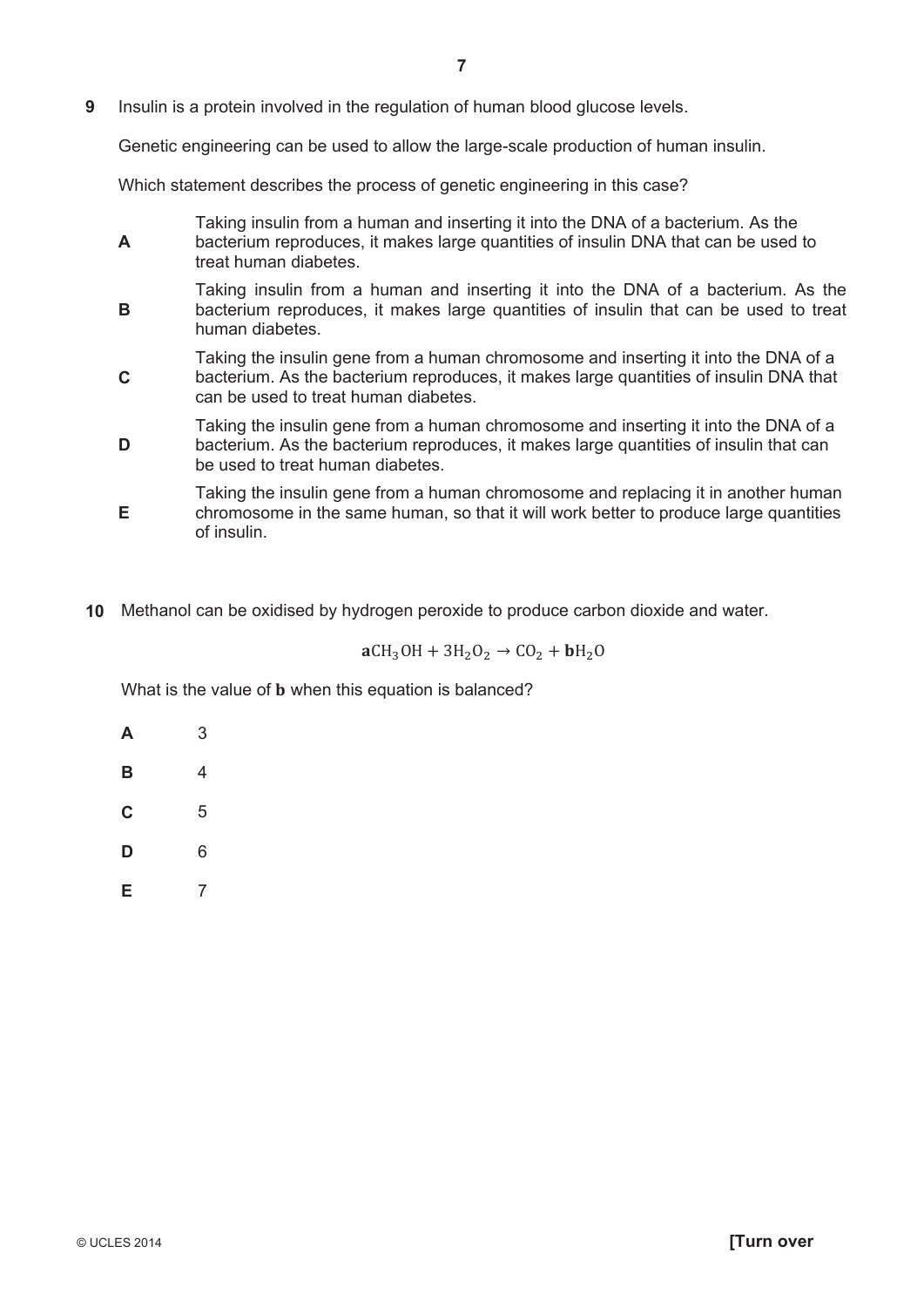**11** Two rods, X and Y, are made from different electrically insulating materials. A student rubs rod X, which is initially uncharged, with a cloth, then holds it near to rod Y. The two rods repel each other.

Which statement explains why repulsion occurs in this experiment?

- **A** Rod X gains electrons from the cloth and rod Y is positively charged. **B** Rod X gains electrons from the cloth and rod Y is uncharged. **C** Rod X gains protons from the cloth and rod Y is negatively charged. **D** Rod X gains protons from the cloth and rod Y is positively charged.
- **E** Rod X loses electrons to the cloth and rod Y is negatively charged.
- **F** Rod X loses electrons to the cloth and rod Y is positively charged.
- **G** Rod X loses protons to the cloth and rod Y is negatively charged.
- **H** Rod X loses protons to the cloth and rod Y is uncharged.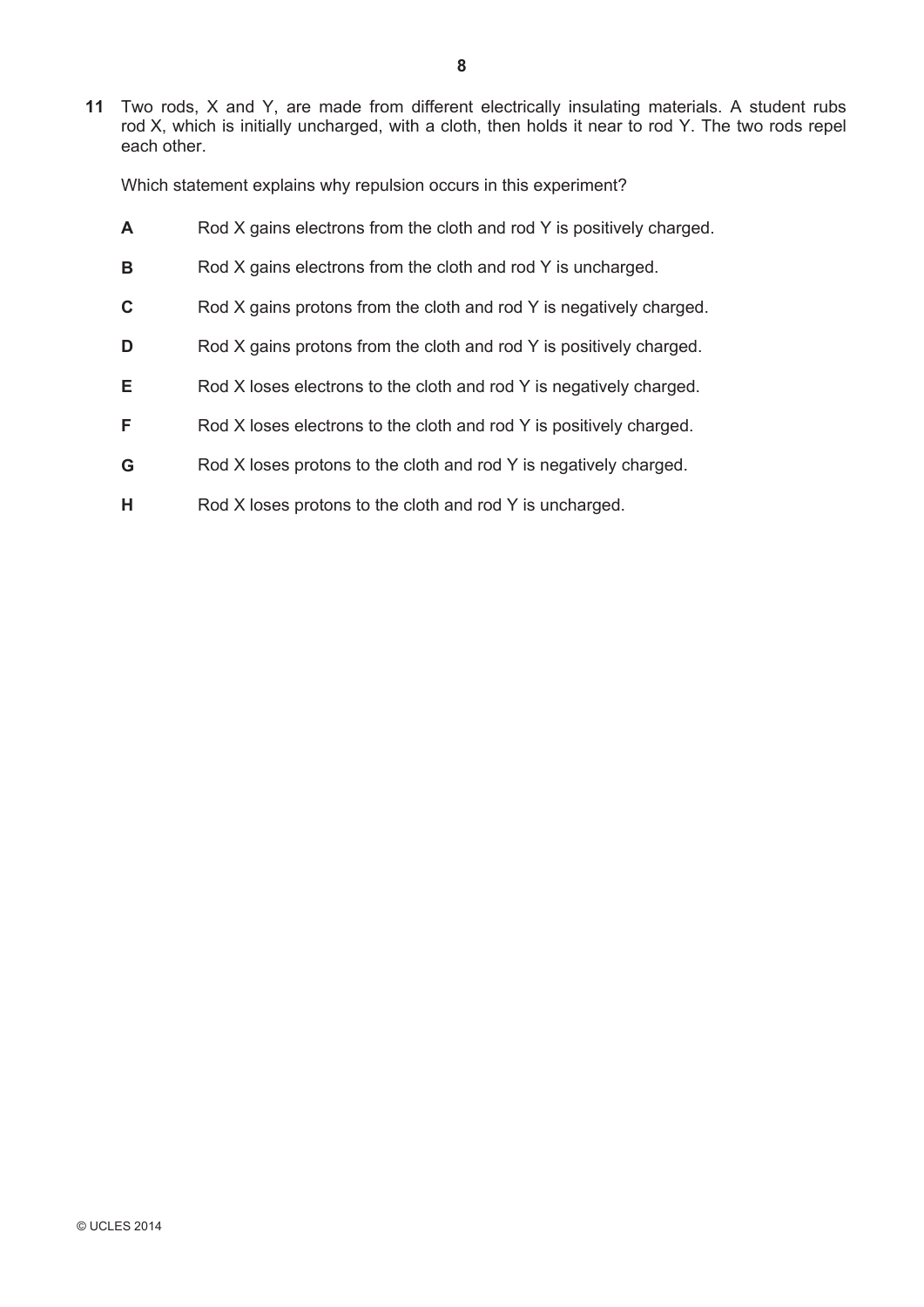**12** In a town, the bearing of the library from the station is  $x^\circ$ .

The theatre is due east of the library.

The theatre and the station are equidistant from the library.



What is the bearing (in degrees) of the station from the theatre?

| Α | $45 + (\frac{x}{2})$             |
|---|----------------------------------|
| в | 90 – $\left(\frac{x}{2}\right)$  |
| Ć | 90 + $\left(\frac{x}{2}\right)$  |
| D | $180 + x$                        |
| E | 225 – $\left(\frac{x}{2}\right)$ |
| F | 225 + $\left(\frac{x}{2}\right)$ |
| G | $270 - \left(\frac{x}{2}\right)$ |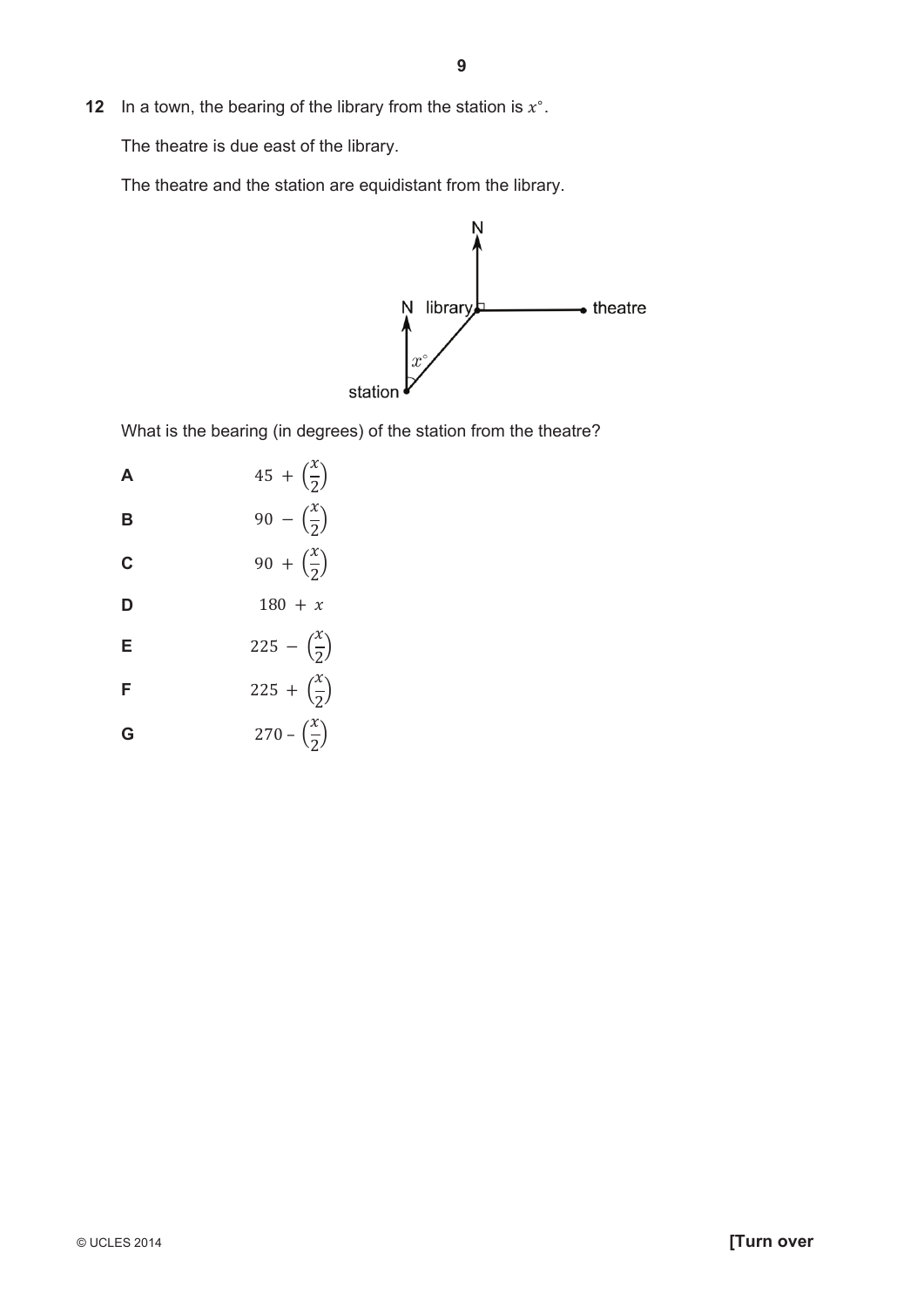- **13** In humans, the water content in the blood is regulated via the hormonal system. Which of the following occur when the water content of the blood is too low?
	- **1** pituitary gland releases less ADH
	- **2** pituitary gland releases more ADH
	- **3** increase in water reabsorption by the kidneys
	- **4** decrease in water reabsorption by the kidneys
	- **5** increased reabsorption of glucose in the kidneys
	- **6** decreased reabsorption of glucose in the kidneys
	- **A** 1 and 3 only
	- **B** 2 and 3 only
	- **C** 1 and 4 only
	- **D** 2 and 4 only
	- **E** 1, 3 and 5 only
	- **F** 2, 4 and 6 only
	- **G** 1, 4 and 5 only
	- **H** 2, 3 and 6 only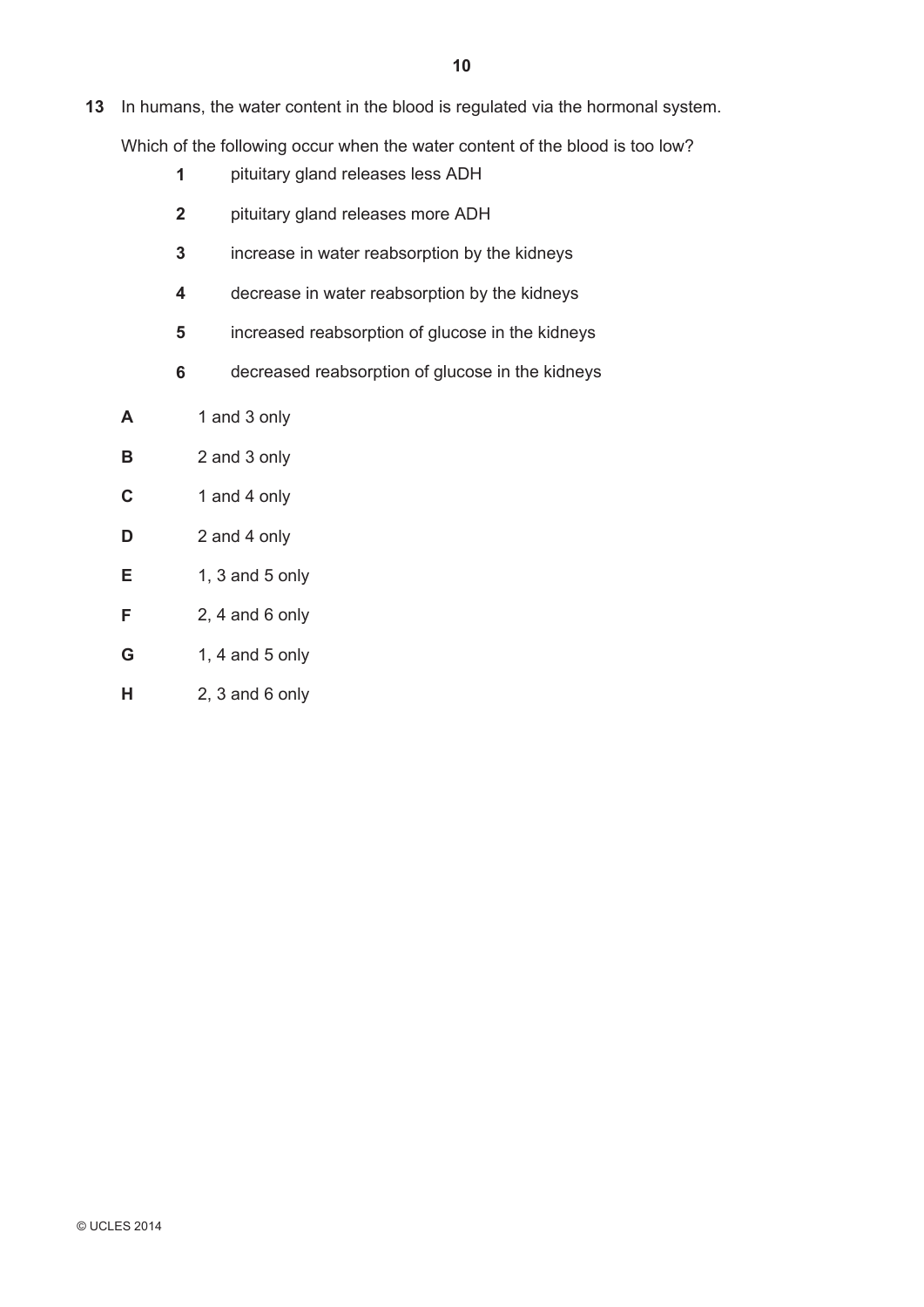- **14** Which of the following statements about but-1-ene are true?
	- **1** it can form a polymer
	- **2** it contains C-C single bonds only
	- **3** it conforms to the general formula  $C_nH_{2n}$
	- **4** it decolourises bromine water
	- **5** it is saturated
	- **A** 1, 2 and 3 only
	- **B** 1, 2 and 5 only
	- **C** 1, 3 and 4 only
	- **D** 1, 3 and 5 only
	- **E** 2, 3 and 5 only
	- **F** 2, 3 and 4 only
	- **G** 2, 4 and 5 only
	- **H** 3, 4 and 5 only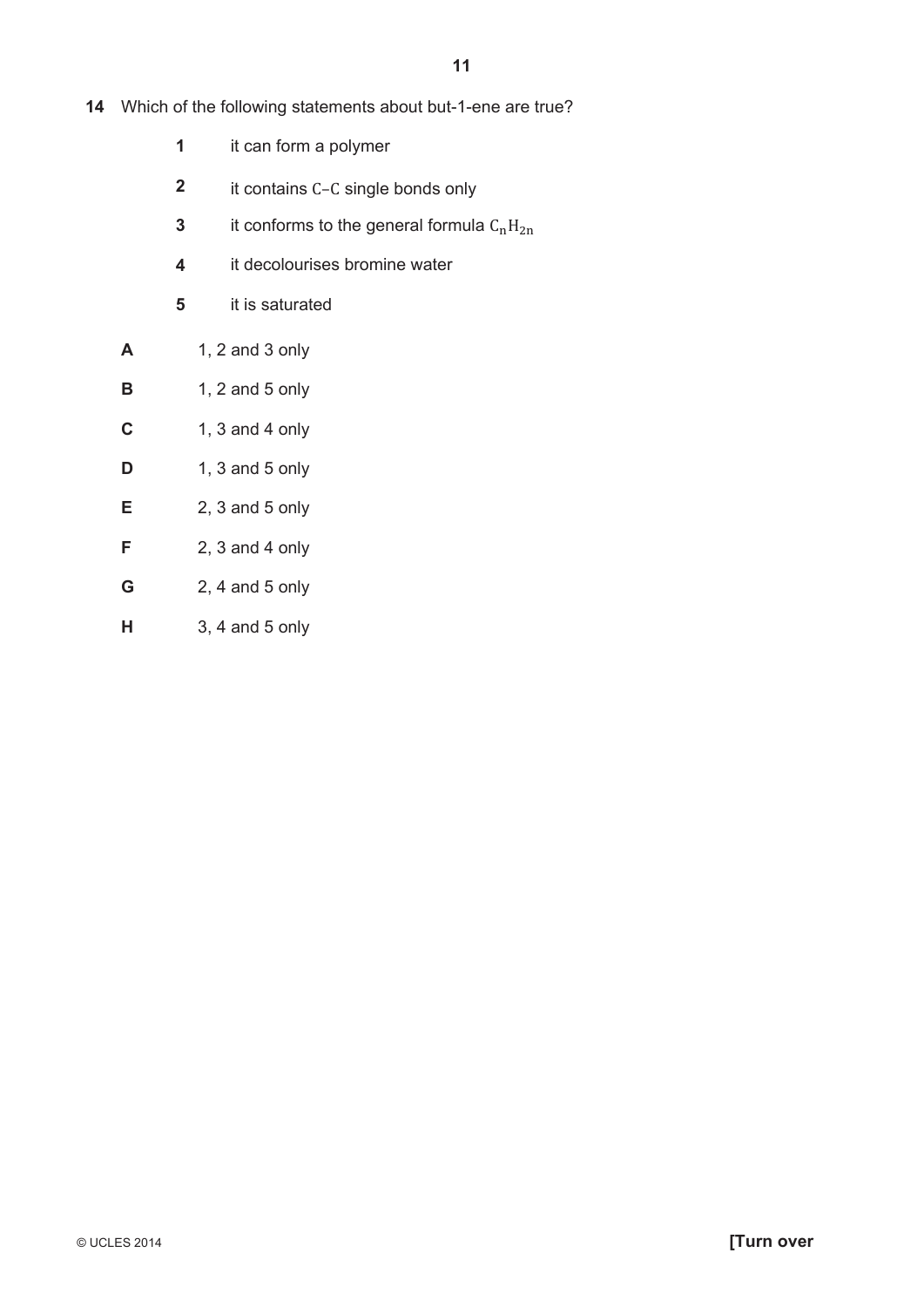**15** A container is filled with water at 20 °C and placed in a room that is also at 20 °C. The container can be fitted with an internal electric cooling unit, in one of the three labelled positions P, Q or R. The outside of the container can either be painted dull black, or be covered in shiny aluminium foil.



In order to cool all the water as quickly as possible to 5 °C, in which position should the cooling unit be fitted, and should the outside of the container be dull black or shiny?

|   | Position of cooling unit | <b>Outside of container</b> |
|---|--------------------------|-----------------------------|
| А | Ρ                        | black                       |
| в | Р                        | shiny                       |
| C | Q                        | black                       |
| D | Q                        | shiny                       |
| E | R                        | black                       |
| F | R                        | shiny                       |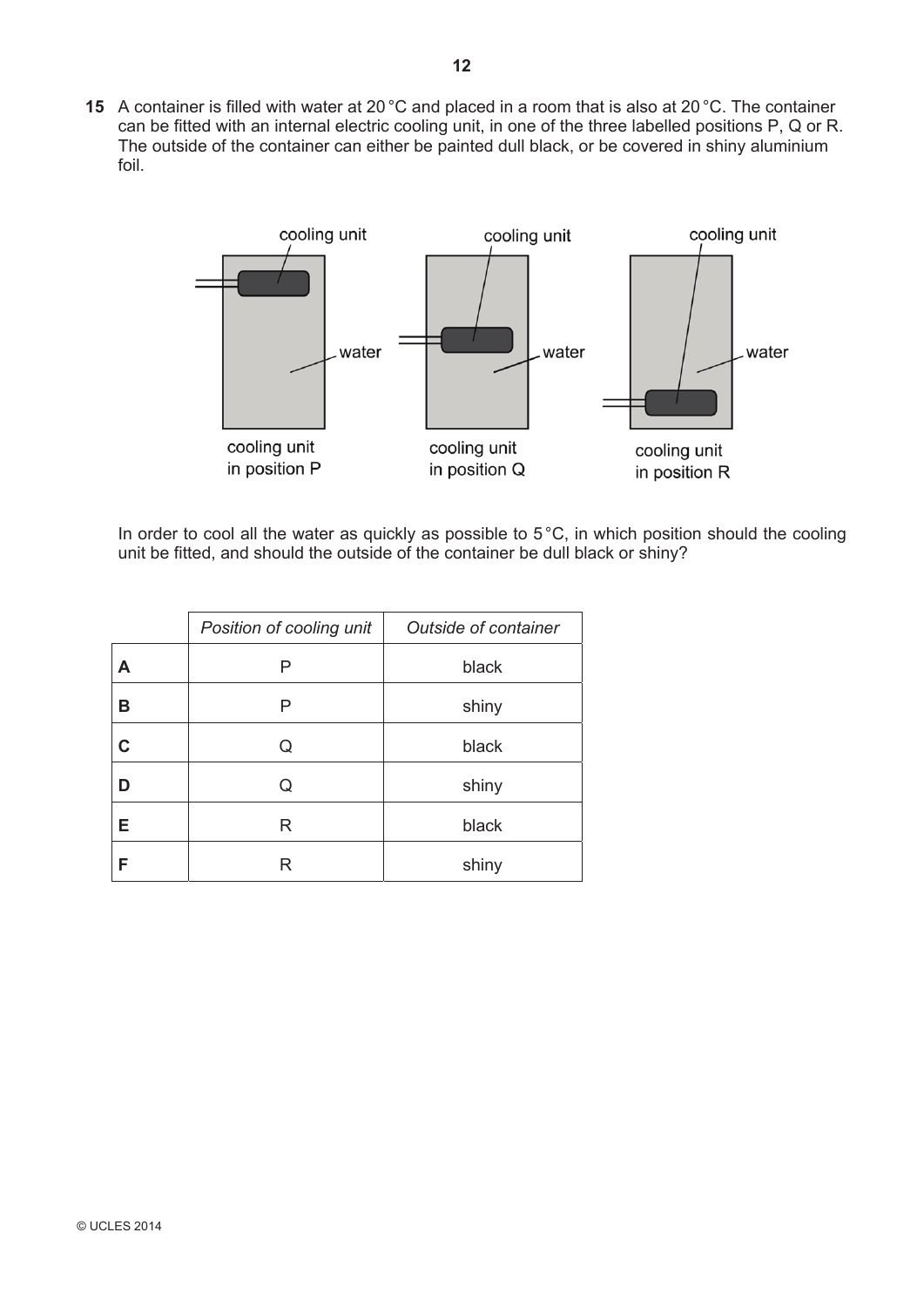**16** Three classes in a school all took the same test. Class 1 achieved a mean score of 61, Class 2 achieved a mean score of 63, and class 3 achieved a mean score of 70. The mean score of the students for all three classes combined was 65. Class 1 contains twice as many students as Class 2.

Which one of the following statements about the number of students in class 3 is true?

- **A** Class 3 contains fewer students than Class 2.
- **B** Class 3 contains the same number of students as Class 2.
- **C** Class 3 contains more students than Class 2, but fewer than Class 1.
- **D** Class 3 contains the same number of students as Class 1.
- **E** Class 3 contains more students than Class 1.
- **17** Which of the following statements about lipid digestion in the small intestine is /are correct?
	- **1** Emulsification by bile makes smaller lipid droplets, each with a smaller surface area.
	- **2** Bile contains an alkali to reduce the pH of the material from the stomach.
	- **3** Lipase secreted in bile breaks bonds in lipids to produce glycerol and fatty acids.
	- **A** none of the statements
	- **B** 1 only
	- **C** 2 only
	- **D** 3 only
	- **E** 1 and 2 only
	- **F** 2 and 3 only
	- **G** 1 and 3 only
	- **H** 1, 2 and 3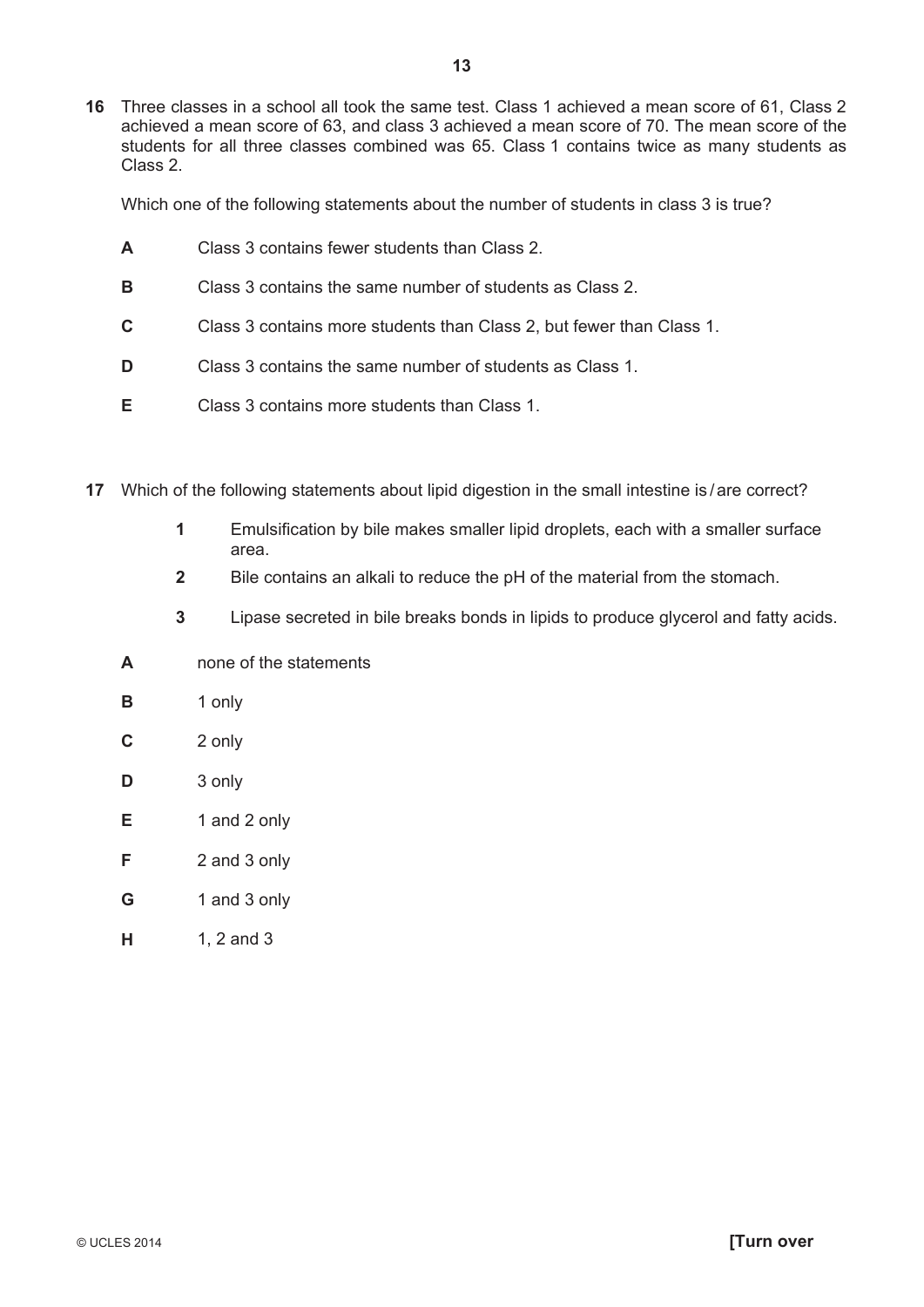**18** An organic compound is found to contain 6 parts of carbon, 1 part of hydrogen and 8 parts of oxygen by mass.

6g of a gaseous sample of the compound would have a volume of 2.4 dm<sup>3</sup> at room temperature and pressure.

Which formula (A–E) is the molecular formula for this compound?

 $(A_r: H = 1; C = 12; O = 16)$ 

(1 mole of any gas occupies  $24 \text{ dm}^3$  at room temperature and pressure)

 $CH<sub>2</sub>O$ **B**  $C_2H_4O_2$  $C_3H_8O$  $C_3H_6O_3$  $C_6HO_8$ 

**19** The displacement / time graph shown represents a wave of wavelength 1.5 cm.



What is the speed of the wave?

| A | $0.33$ cm / s |
|---|---------------|
|   |               |

- **B** 0.67 cm/s
- **C** 0.75 cm/s
- **D** 1.33 cm/s
- **E** 1.5 cm/s
- **F** 3.0 cm/s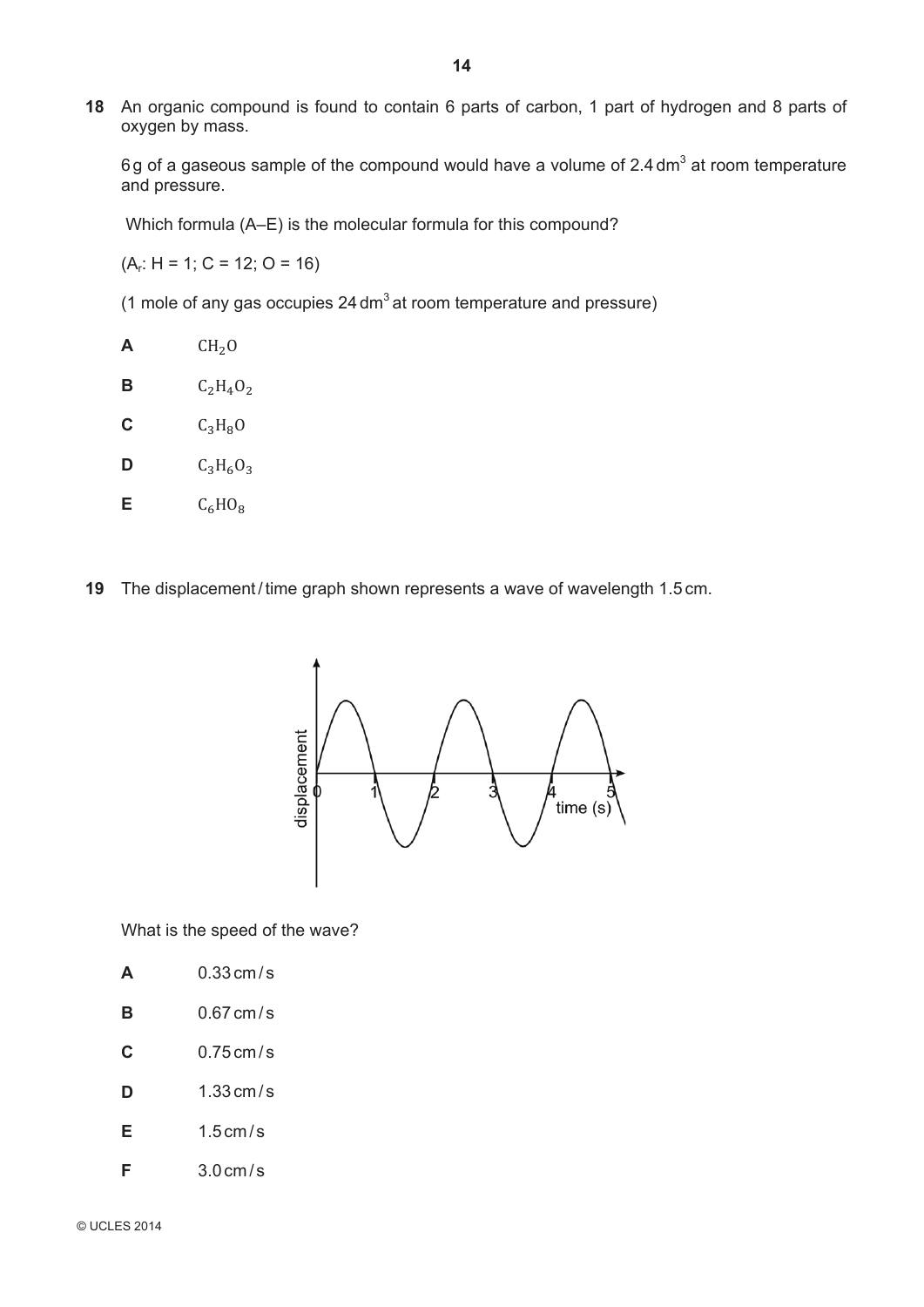**20** The diagram shows part of a glass structure. PQRS is a horizontal square with sides of 1 metre, and point X is 4 metres vertically above P.



What is the cosine of the angle that XR makes with the horizontal?

| A | 1<br>$\overline{3}$                    |
|---|----------------------------------------|
| B | $\frac{\sqrt{2}}{4}$                   |
| Ć | $\sqrt{2}$<br>$2\sqrt{3}$              |
| D | 4<br>$\overline{3\sqrt{2}}$            |
| E | $\overline{2}$<br>$\frac{1}{\sqrt{3}}$ |
| F | $\mathbf{1}$<br>$\sqrt{17}$            |
| G | $\mathbf{1}$<br>$\overline{17}$        |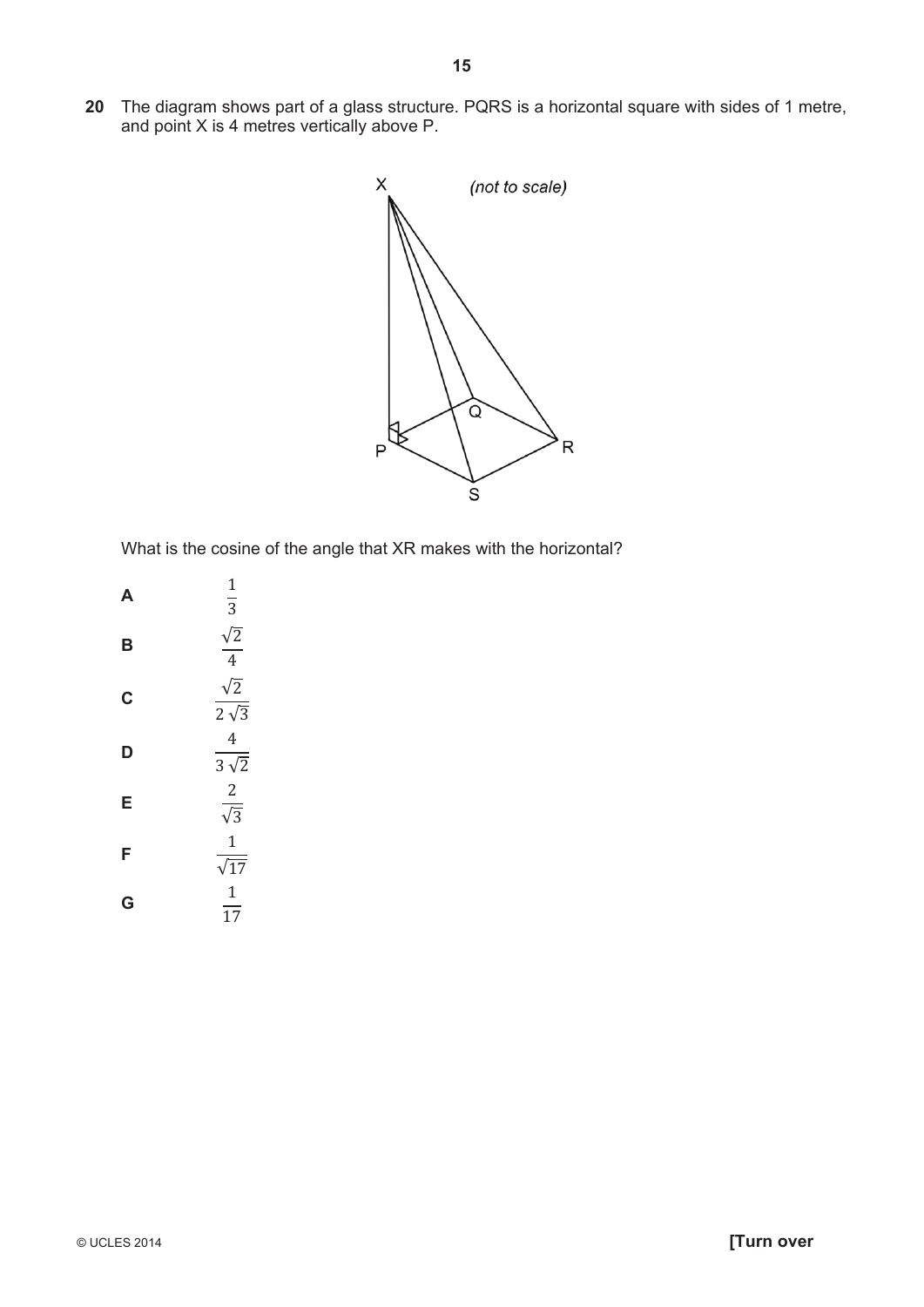**21** In order to function, the cells of the brain need large amounts of energy. Any reduction in the function of these cells can have serious consequences for the body. For example, a loss of oxygen supply to the brain can cause unconsciousness within 5–10 seconds.

Which of the following statements are true?

- **1** Neurons in the brain are capable of relying on anaerobic respiration for long periods of time.
- **2** The homeostatic systems of the body will constantly have to work to resist temperature increases in the brain.
- **3** An overdose of insulin in the body could produce a serious loss of brain function, such as inducing a coma.
- **4** During normal functioning of neurons in the brain, high levels of carbon dioxide could be produced.
- **A** 1 and 2 only
- **B** 1 and 3 only
- **C** 2 and 3 only
- **D** 2 and 4 only
- **E** 1, 3 and 4 only
- **F** 1, 2 and 4 only
- **G** 2, 3 and 4 only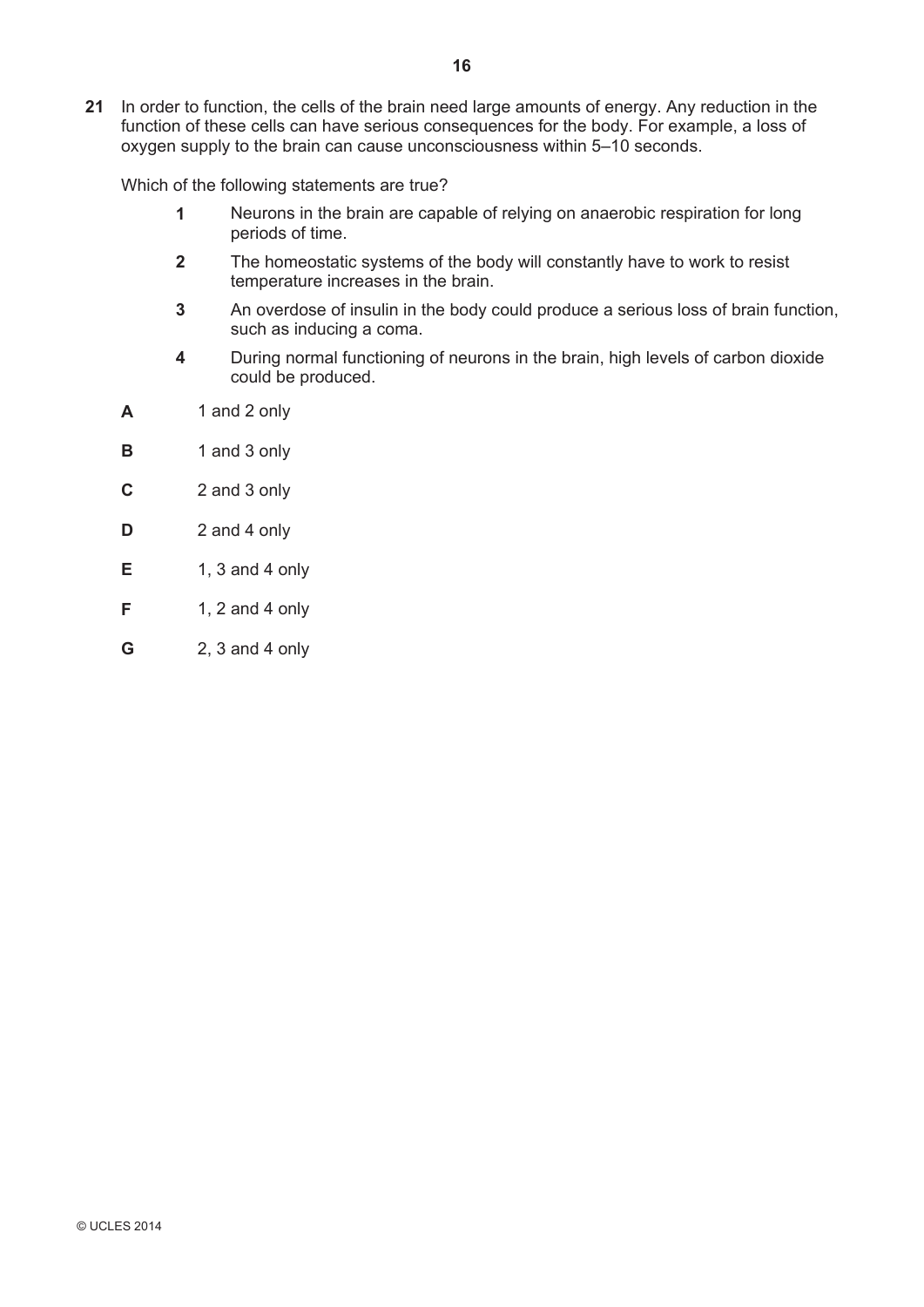**22** Graphene is a new material composed of carbon atoms arranged in tightly bound hexagons just one atom thick.

The diagram shows a simplified structure of graphene.



Considering its structure, which of the properties below could be predicted about graphene?

- **1** high melting point
- **2** good electrical conductivity
- **3** soluble in water
- **A** 1 only
- **B** 2 only
- **C** 3 only
- **D** 1 and 2 only
- **E** 1 and 3 only
- **F** 2 and 3 only
- **G** 1, 2 and 3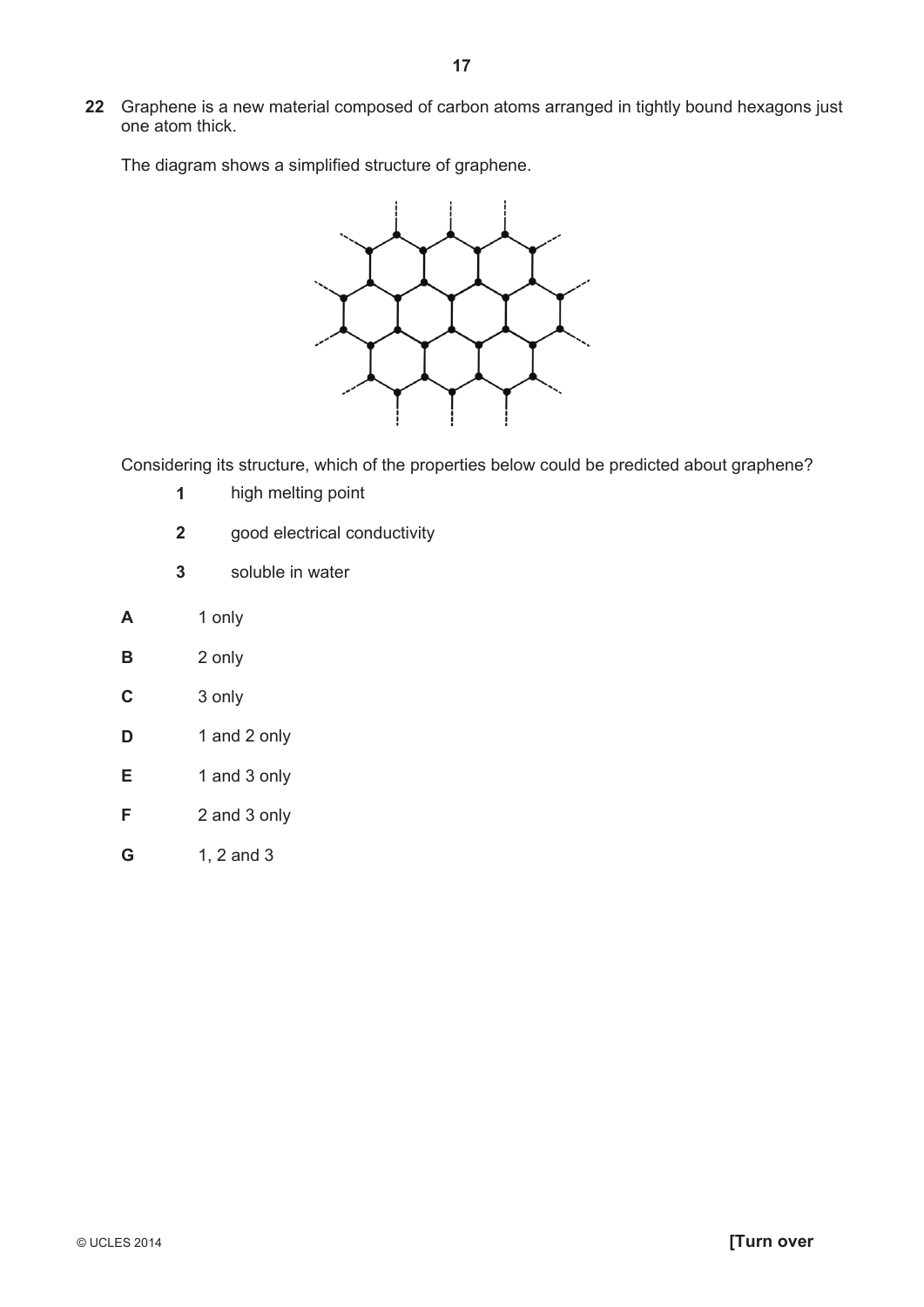**23** When a particular nucleus of uranium-235 undergoes the process of nuclear fission, it absorbs a neutron and then splits into a nucleus of barium and a nucleus of krypton, as well as releasing further neutrons.

Which one of the rows of the table below gives the correct number of neutrons released and the isotopes of barium and krypton produced by this nuclear reaction?

|   | Number of neutrons<br>released | Mass number of barium<br>isotope produced | Mass number of krypton<br>isotope produced |
|---|--------------------------------|-------------------------------------------|--------------------------------------------|
| A | 2                              | 141                                       | 92                                         |
| в | $\mathcal{P}$                  | 142                                       | 94                                         |
| C | 3                              | 140                                       | 92                                         |
| D | 3                              | 140                                       | 94                                         |
| Е | 3                              | 141                                       | 92                                         |
| F | 3                              | 142                                       | 94                                         |

\*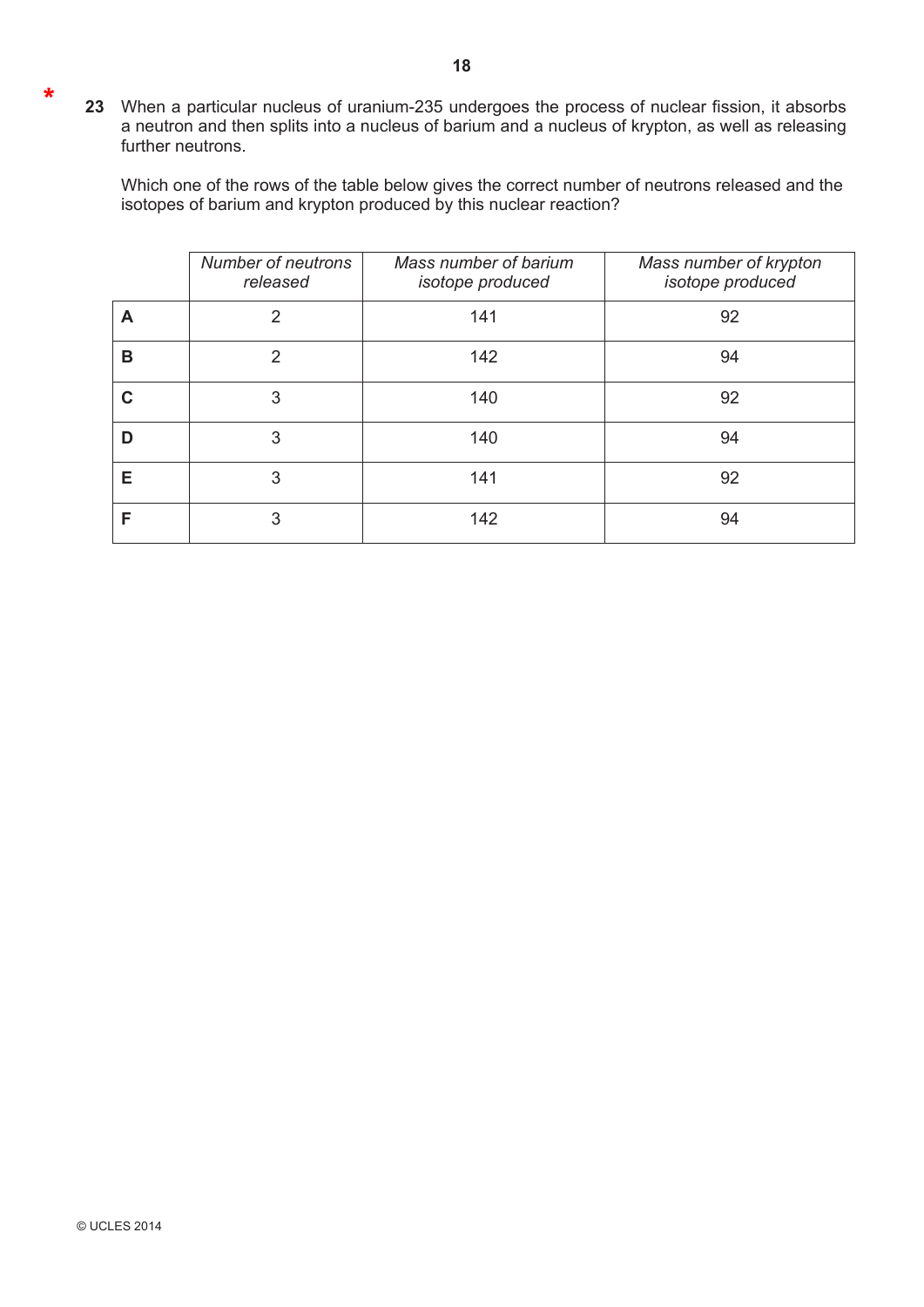- **24** A test is developed to detect a certain medical condition. The test is not perfect, and sometimes gives incorrect results. The behaviour of the test on 1000 randomly selected members of the population is shown in this tree diagram, where the following notation is used:
	- $c =$  has the condition
	- $\bullet$   $C'$  = does not have the condition
	- $\bullet$   $T =$  tests positive for the condition
	- $\bullet$   $T'$  = tests negative for the condition



Three of the branches' proportions are shown in the tree diagram:

- $\frac{1}{100}$  of the 1000 people have the condition
- $\frac{4}{5}$  of those with the condition test positive for the condition
- $\frac{1}{10}$  of those without the condition test positive for the condition

A person is selected at random from these 1000 people, and tests positive for the condition.

What is the probability that this person has the condition?

| А | 4<br>$\overline{5}$ |
|---|---------------------|
|   | 9                   |
| B | 10                  |
| C | 9                   |
|   | 20                  |
| D | 8                   |
|   | $\overline{99}$     |
| E | 8                   |
|   | 107                 |
| F | 4                   |
|   | 500                 |
| G | 107                 |
|   | 1000                |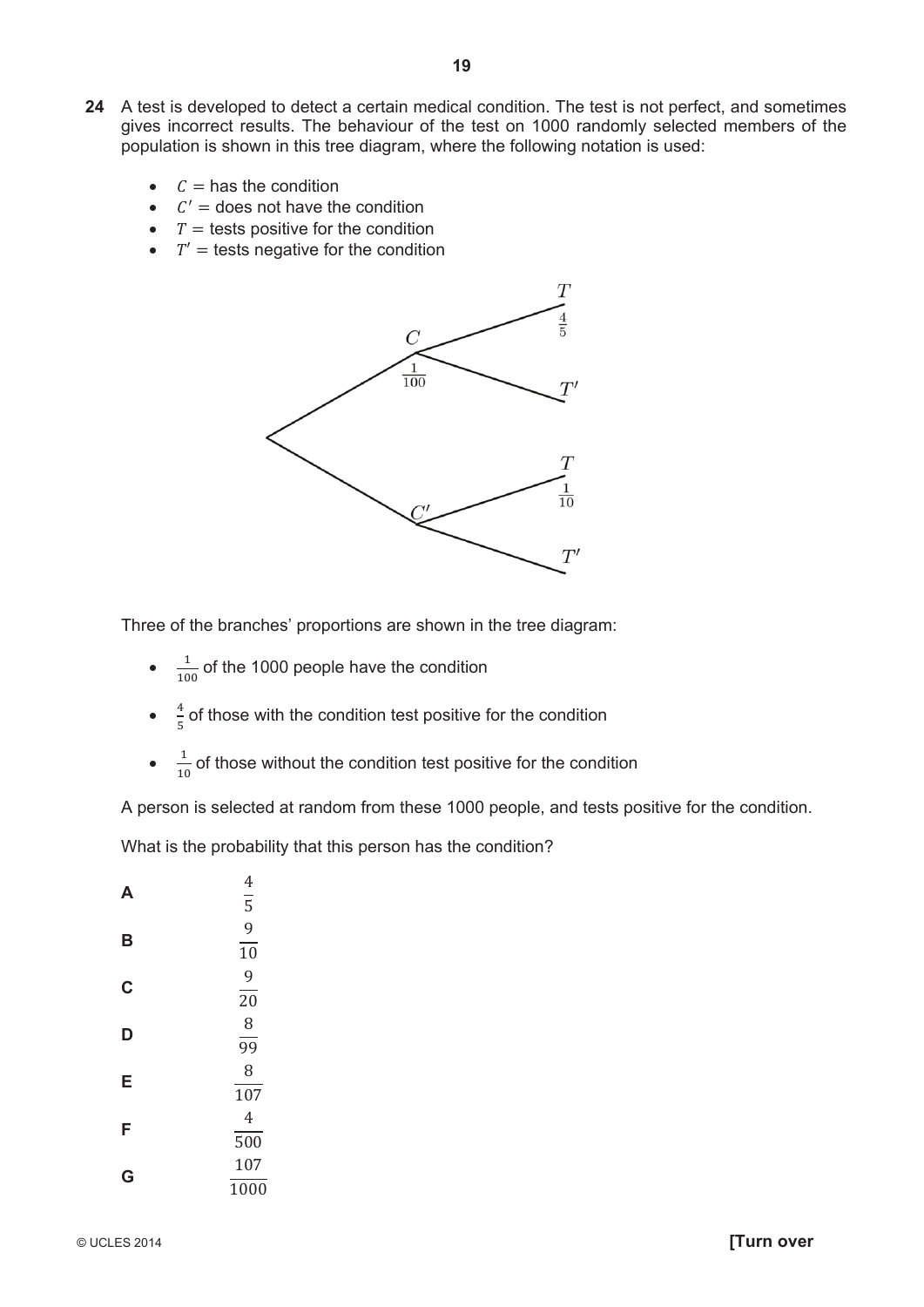**25** A woman has a recessive genetic condition but neither of her parents has the condition.

Which one of the following could **not** be true?

- **A** Both her parents are heterozygous for this gene.
- **B** One maternal grandparent and one paternal grandparent have the condition.
- **<sup>C</sup>** One maternal grandparent and one paternal grandparent are heterozygous for this gene.
- **D** All her grandparents were carriers of the recessive allele.
- **E** Both parents are homozygous and a mutation occurred in the DNA of a gamete from one of her parents.
- **26** Which of the following atoms / ions contain(s) exactly 18 electrons?
	- **1**  $^{18}_{80}$ **2**  $\frac{34}{16}S$ **3**  $\frac{35}{17}$ Cl **4**  $\frac{37}{17}$ Cl<sup>-</sup> **5**  ${}^{40}_{20}Ca^{2+}$ **A** 1 only **B** 2 only **C** 2 and 3 only **D** 3 and 4 only
	- **E** 4 and 5 only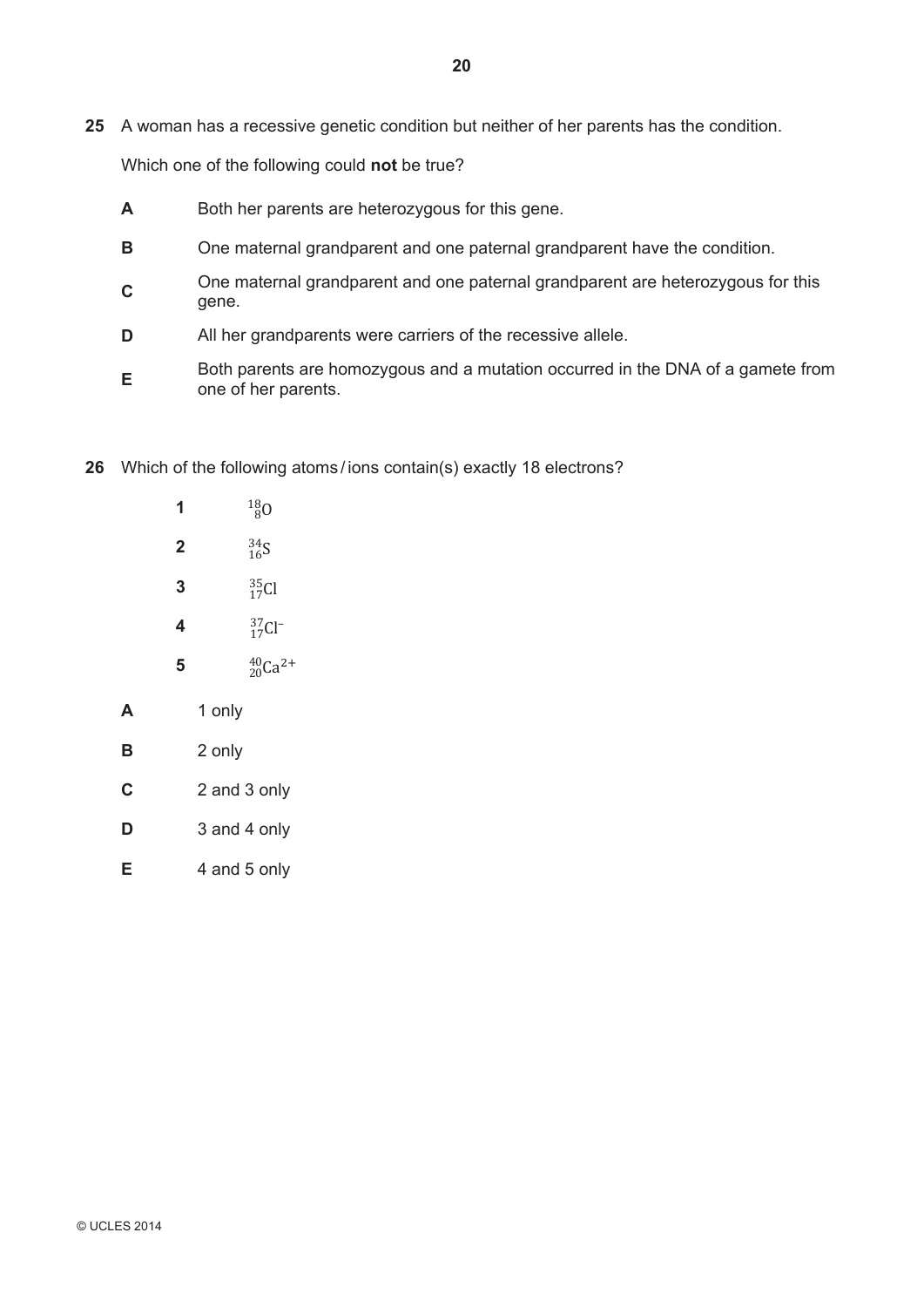**27** The graph shows the variation with time of the height through which a crane lifts a mass of 20 kg.



Assume the gravitational field strength *g* is 10 N /kg, and that the effects of air resistance and friction are negligible.

What is the power output of the crane when the mass is at a height of 10 m?

| Δ | 0.1W  |
|---|-------|
| в | 10W   |
| C | 40 W  |
| D | 100 W |
| Е | 400 W |
| F | 4000W |